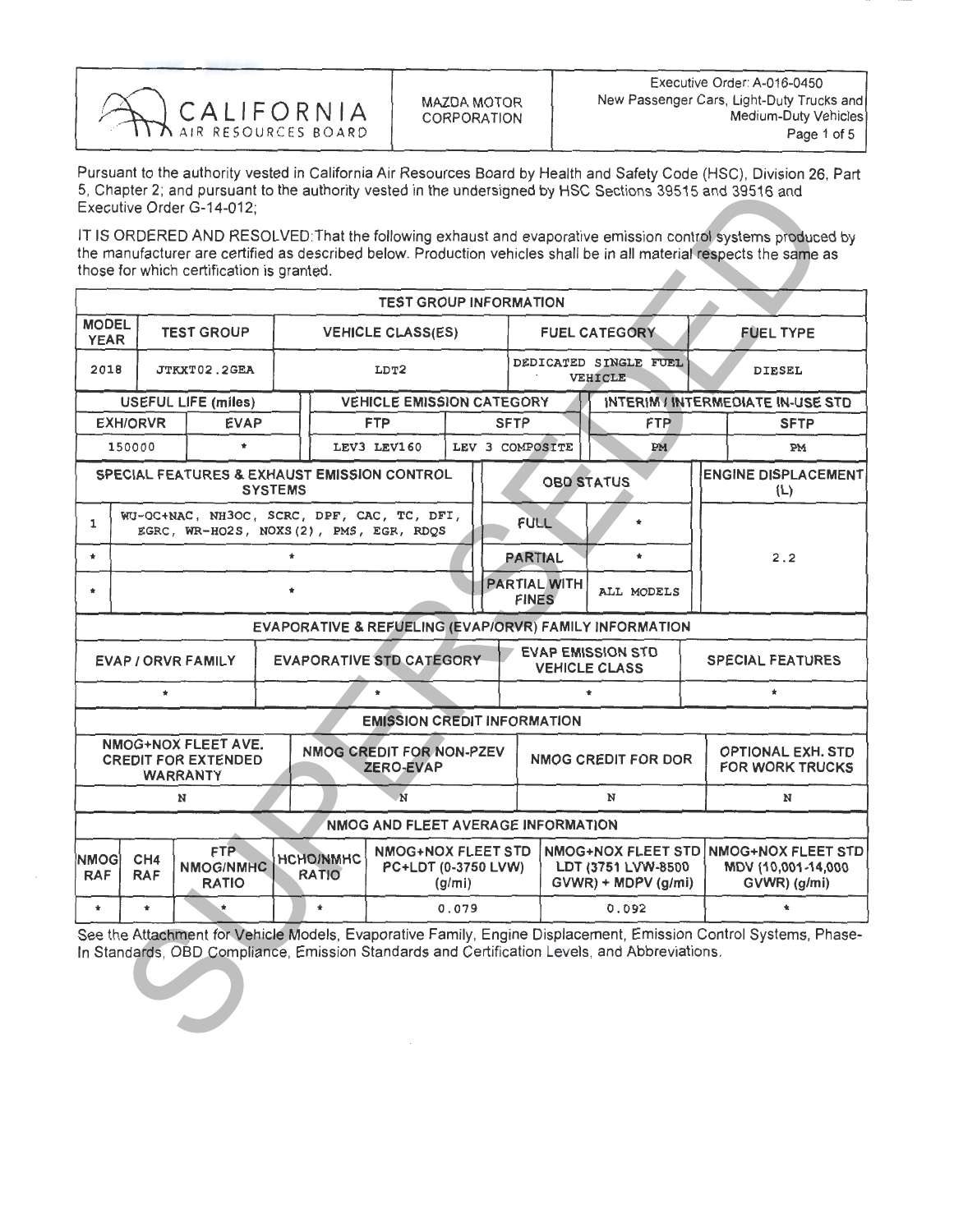

CORPORATION

BE IT FURTHER RESOLVED:<br>The exhaust and evaporative emission standards and the certification emission levels for the listed vehicles are as The exhaust and evaporative emission standards and the certification emission levels for the listed vehicles are as listed on the Attachment. Compliance with the 50 Fahrenheit testing requirement may have been met based on the manufacturer's submitted compliance plan in lieu of testing. Any debit in the manufacturer's fleet average compliance<br>requirement for NMOG+NOx or Vehicle Equivalent Credit (13 CCR Sections 1961.2(b)(1), 1961.2(b)(3), or 1961.2(c)(3), and the incorporated test procedures, as applicable), or Greenhouse Gas Emissions (13 CCR Section 1961. $2(v)(3)$ , and the incorporated test procedures, as applicable), or Greenhouse Gas Emissions (13 CCR Section 1961.3, or 17 CCR Section 95663, and the incorporated test procedures, as applicable), for PC, LDT, MDPV or MDV shall be equalized as required.

## BE IT FURTHER RESOLVED:

For the listed vehicle models, the manufacturer has attested to compliance with Title 13, California Code of<br>Regulations, (13 CCR) Sections 1965 [emission control labels], 1968.2 [on-board diagnostic, full or partial compl 2035 et seq. [emission control warranty], 2235 [fuel tank fill pipes and openings] (gasoline and alcohol fueled vehicles 2035 et seq. [emission control warranty], 2235 [fuel tank fill pipes and openings] (gasoline and alcohol fueled vehicles only), and "High-Altitude Requirements" and "Inspection and Maintenance Emission Standards" (California 2015 and Subsequent Model Criteria Pollutant Exhaust Emission Standards and Test Procedures and 2017 and Subsequent Model Greenhouse Gas Exhaust Emission Standards and Test Procedures for PC, LDT and MDV).

BE IT FURTHER RESOLVED:<br>The listed vehicle models are conditionally certified in accordance with 13 CCR Section 1968.2(k) (deficiency and fines The listed vehicle models are conditionally certified in accordance with 13 CCR. Section 1968.2(k) (deficiency and fines of provisions for certification of malfunction and diagnostic system) because the on-board diagnostic II (OBD) system of the listed vehicle models have been determined to have three deficiencies. These vehicle models are approved subject to the manufacturer paying a fine of  $\frac{325}{2}$  per vehicle for the third deficiency for vehicles in the listed test group that are produced and delivered for sale in California.

On a quarterly basis, the manufacturer shall submit to the California Air Resources Board reports of the number of vehicles produced and delivered for sale in California and pay the full fine owed for that quarter pursuant to this conditional certification. Payment shall be made payable to the State Treasurer for deposit in the Air Pollution Control Fund no later than thirty (30) days after the end of each calendar quarter during the 2018 model-year production period. Failure to pay the quarterly fine, in full, in the time provided, may be cause for the Executive Officer to rescind this conditional certification, effective from the start of the quarter in question, in which case all vehicles covered under this conditional certification for that quarter and all future quarters would be deemed uncertified and subject to a civil penalty of up to \$37,500 per violation per vehicle pursuant to HSC Section 43154.

### BE IT FURTHER RESOLVED:

n) the Attainment. Completece with the SCP Faineshell testing requirement may have been may be a maximum in the SCP Faineshell testing requirement may have been may be a maximum of the MMO-EMO and the MMO-EMO and the maxim Per Mazda's request for conditional OBD II approval and conditional Executive Order (EO) approval (Mazda's Request) dated March 27, 2018, the listed vehicle models are certified conditionally on Mazda's completion of OBD II testing and submission of test results to CARB within 180 days after the date of the conditional EO. In addition, Mazda shall submit a running change request within 180 days after the date of the conditional EO for CARB approval for calibration updates described in Mazda's Request and shall implement the running change within four weeks of CARB's approval of the running change request. Mazda shall also submit a voluntary recall plan for CARB's approval to remedy production vehicles that do not have the CARB-approved updated calibrations. Failure to submit the required data, information, running change or voluntary recall plan request by the agreed upon dates, or failure of the submitted data, information, or running change or voluntary recall plan to demonstrate compliance with the emission standards, OBD II requirements, or improved emission control system performance, shall be cause for the Executive Officer to revoke the conditional EO ab initio; vehicles sold or introduced into commerce under the revoked conditional EO shall be deemed uncertified and subject to a civil penalty of up to \$37,500 per violation per vehicle pursuant to HSC Section 43154.

Vehicles certified under this Executive Order shall conform to all applicable California emission regulations.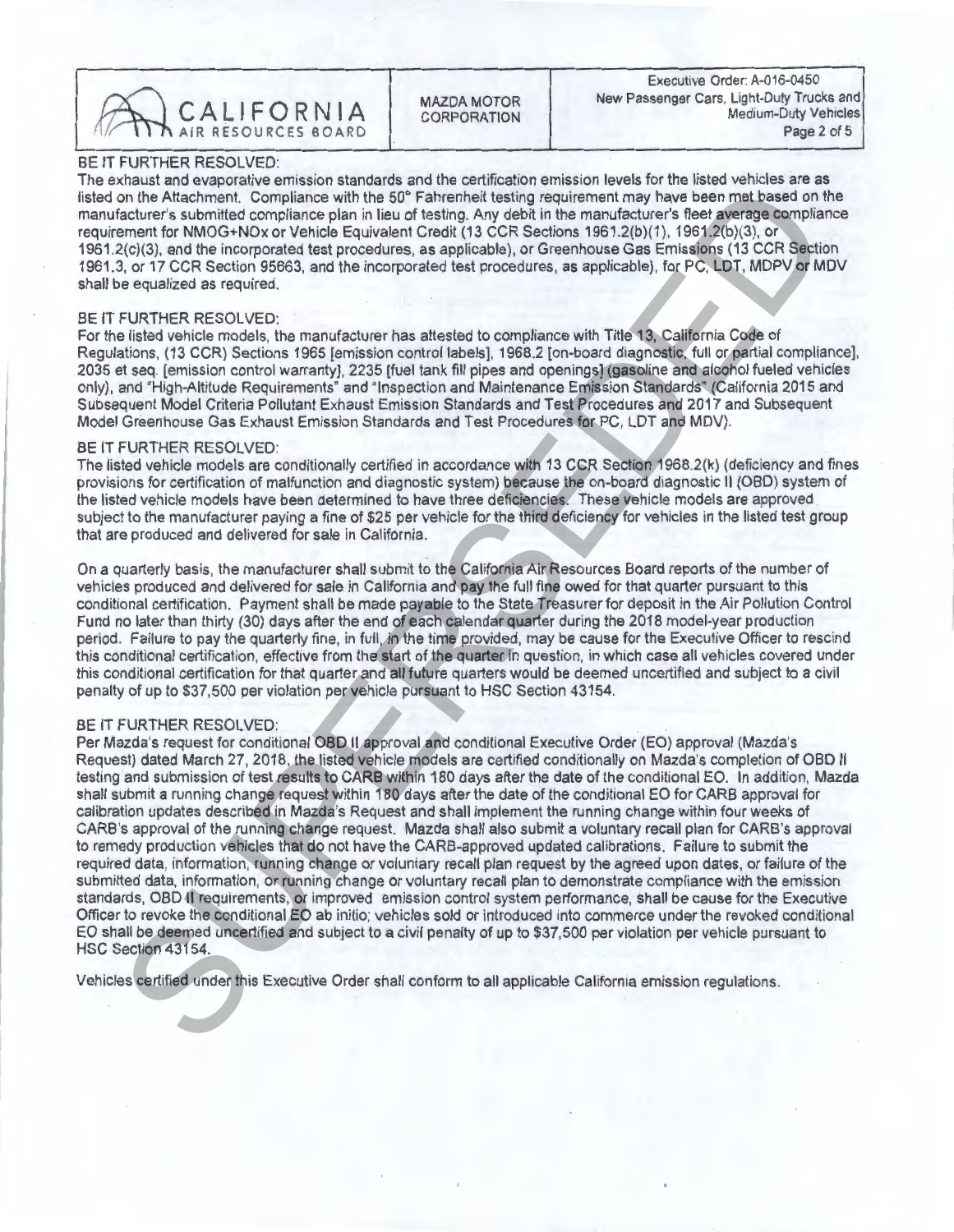

The Bureau of Automotive Repair will be notified by copy of this Executive Order.

Executed at El Monte, California on this 3 day of April 2018.

INCREDIT RESERVED ON THIS 199 of April 2018.<br>
Emission Completion, Automotive Regulation and Spinols Division

Annette Hebert, Chief Emissions Compliance, Automotive Regulations and Science Division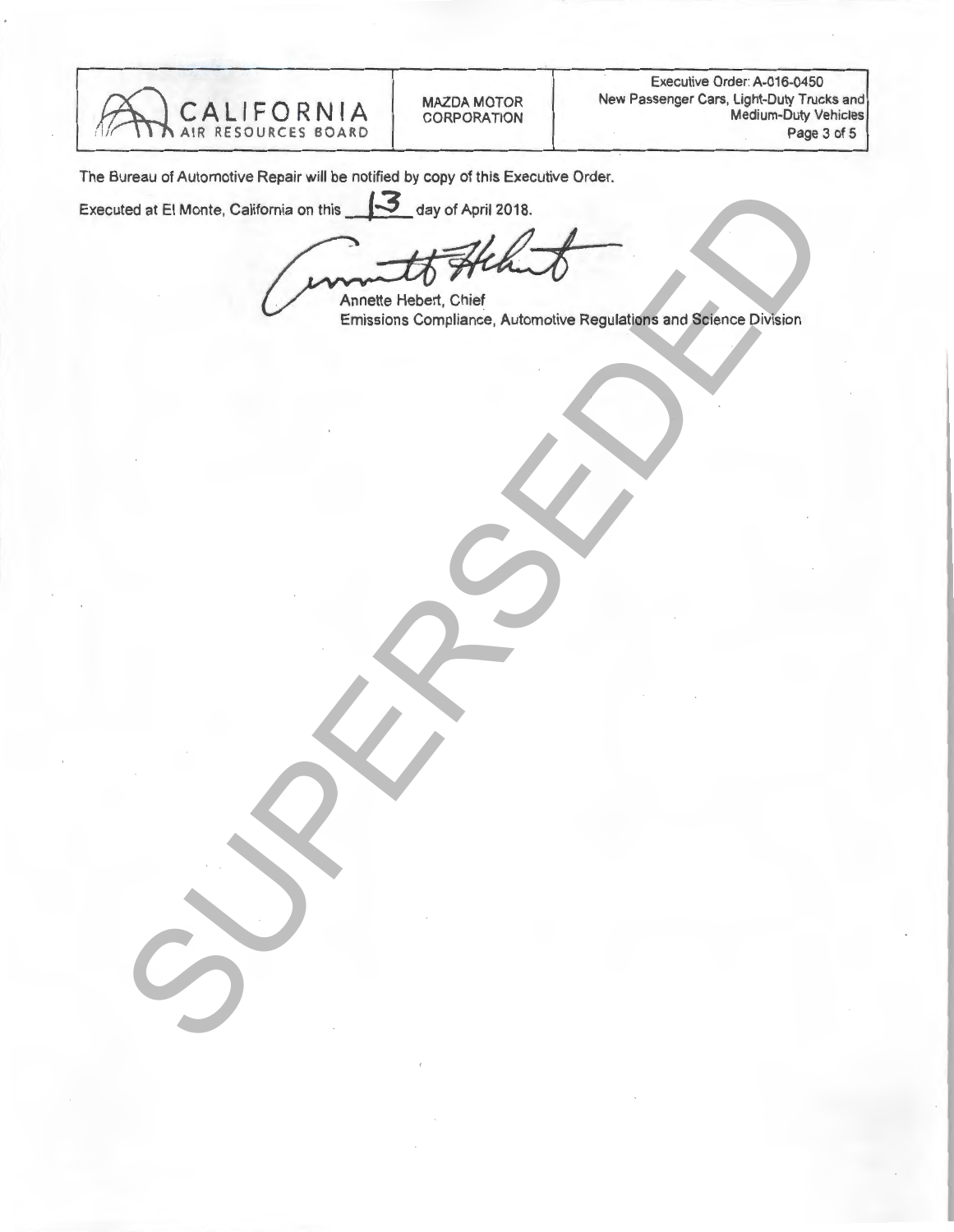| CALIFORNIA <sup>.</sup><br>AIR RESOURCES BOARD |         |                                  |                           |                                                                                                                                                                                                                                                                                                                                                                                                                                                                                                 |                      |               | <b>MAZDA MOTOR</b><br><b>CORPORATION</b> |                   |                              | Executive Order: A-016-0450<br>New Passenger Cars, Light-Duty Trucks and<br><b>Medium-Duty Vehicles</b><br>Page 4 of 5 |                                   |                        |                             |                    |                  |                                             |  |
|------------------------------------------------|---------|----------------------------------|---------------------------|-------------------------------------------------------------------------------------------------------------------------------------------------------------------------------------------------------------------------------------------------------------------------------------------------------------------------------------------------------------------------------------------------------------------------------------------------------------------------------------------------|----------------------|---------------|------------------------------------------|-------------------|------------------------------|------------------------------------------------------------------------------------------------------------------------|-----------------------------------|------------------------|-----------------------------|--------------------|------------------|---------------------------------------------|--|
|                                                |         |                                  |                           |                                                                                                                                                                                                                                                                                                                                                                                                                                                                                                 |                      |               |                                          | <b>ATTACHMENT</b> |                              |                                                                                                                        |                                   |                        |                             |                    |                  |                                             |  |
|                                                |         |                                  |                           | EXHAUST AND EVAPORATIVE EMISSION STANDARDS AND CERTIFICATION LEVELS                                                                                                                                                                                                                                                                                                                                                                                                                             |                      |               |                                          |                   |                              |                                                                                                                        |                                   |                        |                             |                    |                  |                                             |  |
|                                                |         |                                  |                           | EXHAUST EMISSION STANDARDS AND CERTIFICATION LEVELS (FTP, HWFET, 50°F, 20°F)                                                                                                                                                                                                                                                                                                                                                                                                                    |                      |               |                                          |                   |                              |                                                                                                                        |                                   |                        |                             |                    |                  |                                             |  |
|                                                |         | <b>FUEL TYPE</b>                 |                           | CH4: methane; NMOG: non-CH4 organic gas; HC: hydrocarbon; NMHC: non-CH4 HC; CO: carbon<br>monoxide; NOx: oxides of nitrogen; HCHO: formaldehyde; PM: particulate matter; RAF: reactivity<br>adjustment factor; 2DHS/3DHS [g HC/test]: 2/3 days diurnal+hot-soak; RL [g HC/mi]: running loss;<br>ORVR [g HC/gallon dispensed]: on-board refueling vapor recovery; g: gram; mg: milligram; mi: mile; K:<br>1000 miles; F: degrees Fahrenheit; FTP: federal test procedure; SFTP: supplemental FTP |                      |               |                                          |                   |                              |                                                                                                                        |                                   |                        |                             |                    |                  |                                             |  |
|                                                |         |                                  |                           | NMHC+NOx<br>(g/mi)                                                                                                                                                                                                                                                                                                                                                                                                                                                                              |                      |               | CO<br>(g/mi)                             |                   |                              | <b>NOx</b><br>(g/mi)                                                                                                   |                                   | <b>HCHO</b><br>(mg/mi) |                             |                    |                  | <b>PM</b><br>(g/m)                          |  |
|                                                |         |                                  |                           | <b>CERT</b>                                                                                                                                                                                                                                                                                                                                                                                                                                                                                     | <b>STD</b>           |               | <b>CERT</b>                              | <b>STD</b>        |                              | <b>CERT</b>                                                                                                            | <b>STD</b>                        | <b>CERT</b>            |                             | <b>STD</b>         | <b>CERT</b>      | <b>STD</b>                                  |  |
| FTP@50K                                        |         | $\star$                          |                           | ٠                                                                                                                                                                                                                                                                                                                                                                                                                                                                                               | $\star$              |               | $\star$                                  | $\bullet$         |                              | $\star$                                                                                                                | $\bullet$                         | $\ast$                 |                             | $\star$            | $\bullet$        | ٠                                           |  |
| FTP@UL                                         |         | DIESEL-EPA                       |                           | 0.130                                                                                                                                                                                                                                                                                                                                                                                                                                                                                           | 0.160                |               | 0.5                                      | 4.2               |                              | $\frac{1}{N}$                                                                                                          | $\star$                           | $\ast$                 |                             | 4                  | 0.000            | 0.003                                       |  |
| 50°F @4K                                       |         | $\star$                          |                           | $\star$                                                                                                                                                                                                                                                                                                                                                                                                                                                                                         | $\ddot{\phantom{1}}$ |               | $\frac{1}{M}$                            | $\pm$             |                              | ¥                                                                                                                      |                                   | $\bullet$              |                             | $\frac{1}{2}$      |                  |                                             |  |
|                                                |         |                                  |                           | <b>FUEL TYPE</b>                                                                                                                                                                                                                                                                                                                                                                                                                                                                                |                      |               |                                          |                   |                              | NMHC+NOx (g/mi)                                                                                                        |                                   |                        |                             |                    |                  | CO (g/mi)                                   |  |
|                                                |         |                                  |                           |                                                                                                                                                                                                                                                                                                                                                                                                                                                                                                 |                      |               |                                          |                   | <b>CERT</b>                  |                                                                                                                        | <b>STD</b>                        | <b>CERT</b>            |                             |                    | <b>STD</b>       |                                             |  |
| HWFET @ 50K                                    |         |                                  |                           |                                                                                                                                                                                                                                                                                                                                                                                                                                                                                                 |                      | $\frac{1}{N}$ |                                          |                   |                              |                                                                                                                        |                                   | ٠                      |                             |                    |                  |                                             |  |
| HWFET @ UL                                     |         |                                  |                           | DIESEL-EPA                                                                                                                                                                                                                                                                                                                                                                                                                                                                                      |                      |               |                                          |                   |                              | 0.086<br>0.160                                                                                                         |                                   |                        |                             |                    |                  |                                             |  |
| 20°F@50K                                       |         |                                  |                           |                                                                                                                                                                                                                                                                                                                                                                                                                                                                                                 |                      |               |                                          |                   |                              |                                                                                                                        |                                   |                        |                             | $\bullet$          |                  | $\pm$                                       |  |
|                                                |         |                                  |                           | SFTP EXHAUST EMISSION STANDARDS AND CERTIFICATION LEVELS                                                                                                                                                                                                                                                                                                                                                                                                                                        |                      |               |                                          |                   |                              |                                                                                                                        |                                   |                        |                             |                    |                  |                                             |  |
|                                                |         |                                  |                           | <b>US06</b>                                                                                                                                                                                                                                                                                                                                                                                                                                                                                     |                      |               |                                          |                   |                              |                                                                                                                        | <b>SC03</b>                       |                        |                             |                    | <b>COMPOSITE</b> |                                             |  |
|                                                |         | <b>FUEL TYPE</b>                 |                           |                                                                                                                                                                                                                                                                                                                                                                                                                                                                                                 | NMHC+NOx<br>(g/mi)   |               | <b>PM</b><br>co<br>(mg/mi)<br>(g/mi)     |                   |                              | NMHC+NOx<br>(g/mi)                                                                                                     |                                   | co<br>(g/mi)           |                             | NMHC+NOx<br>(g/mi) | CO<br>(g/mi)     | PM<br>(mg/mi)                               |  |
| @ 4K                                           |         | <b>CERT</b>                      |                           |                                                                                                                                                                                                                                                                                                                                                                                                                                                                                                 | $\star$              |               |                                          |                   |                              | $\star$                                                                                                                |                                   | $\bullet$              |                             |                    |                  |                                             |  |
|                                                |         |                                  | <b>STD</b>                |                                                                                                                                                                                                                                                                                                                                                                                                                                                                                                 | $\star$              |               | ŵ                                        |                   |                              |                                                                                                                        | $\star$                           | $\star$                |                             |                    |                  |                                             |  |
|                                                |         | CERT<br><b>STD</b><br>DIESEL-EPA |                           |                                                                                                                                                                                                                                                                                                                                                                                                                                                                                                 | $\star$              |               | $\star$                                  | $\Omega$          |                              |                                                                                                                        | $\pm$                             | $\pmb{\ast}$           |                             | 0.145              | 0.5              | $\pm$                                       |  |
| $@$ UL                                         |         |                                  |                           |                                                                                                                                                                                                                                                                                                                                                                                                                                                                                                 |                      |               |                                          | 10                |                              |                                                                                                                        | $\star$                           | $\star$                |                             | 0.097              | 4.2              | $\ast$                                      |  |
|                                                |         |                                  | <b>BIN</b>                | WHOLE VEHICLE EVAPORATIVE EMISSION STANDARDS AND CERTIFICATION LEVELS                                                                                                                                                                                                                                                                                                                                                                                                                           |                      |               |                                          |                   |                              |                                                                                                                        |                                   |                        |                             | 0.180              |                  |                                             |  |
|                                                |         |                                  |                           |                                                                                                                                                                                                                                                                                                                                                                                                                                                                                                 |                      |               |                                          |                   |                              |                                                                                                                        | WHOLE VEHICLE EVAPORATIVE TESTING |                        |                             |                    |                  |                                             |  |
| <b>EVAPORATIVE</b><br><b>FAMILY</b>            |         | <b>FUEL TYPE</b>                 |                           |                                                                                                                                                                                                                                                                                                                                                                                                                                                                                                 | 3DHS (g/test) @ UL   |               |                                          |                   | 2DHS (g/test) @ UL           |                                                                                                                        |                                   | RL (g/mi) @ UL         |                             |                    |                  |                                             |  |
|                                                |         |                                  |                           | <b>CERT</b>                                                                                                                                                                                                                                                                                                                                                                                                                                                                                     |                      |               | <b>STD</b><br><b>FEL</b>                 |                   |                              | <b>CERT</b>                                                                                                            |                                   | <b>FEL</b>             |                             | <b>CERT</b>        |                  | <b>STD</b>                                  |  |
| $\frac{1}{N}$                                  |         | ٠                                |                           |                                                                                                                                                                                                                                                                                                                                                                                                                                                                                                 |                      | $\bullet$     |                                          |                   |                              |                                                                                                                        |                                   |                        | $\triangleq$                |                    |                  |                                             |  |
|                                                |         |                                  |                           | ORVR1FUEL ONLY / CANISTER BLEED EVAPORATIVE EMISSION STANDARDS AND CERTIFICATION LEVELS                                                                                                                                                                                                                                                                                                                                                                                                         |                      |               |                                          |                   |                              |                                                                                                                        |                                   |                        |                             |                    |                  |                                             |  |
| <b>EVAPORATIVE</b>                             |         |                                  |                           |                                                                                                                                                                                                                                                                                                                                                                                                                                                                                                 | ORVR (g/gallon) @ UL |               |                                          |                   |                              | <b>FUEL ONLY EVAP &amp; CANISTER BLEED</b><br><b>3DHS RIG TEST</b>                                                     |                                   | <b>2DHS RIG TEST</b>   |                             |                    |                  | <b>BLEED CANISTER</b><br>TEST (g/test) @ 4K |  |
| <b>FAMILY</b>                                  |         |                                  | <b>FUEL TYPE</b>          | <b>CERT</b><br><b>STD</b>                                                                                                                                                                                                                                                                                                                                                                                                                                                                       |                      |               | <b>FUEL TYPE</b>                         |                   | (g/test) @ UL<br><b>CERT</b> |                                                                                                                        | <b>STD</b>                        | <b>CERT</b>            | (g/test) @ UL<br><b>STD</b> |                    | <b>CERT</b>      | <b>STD</b>                                  |  |
|                                                | $\star$ |                                  | $\star$                   | $\star$                                                                                                                                                                                                                                                                                                                                                                                                                                                                                         |                      | $\ast$        | $\blacksquare$                           |                   | $\star$                      |                                                                                                                        |                                   | $\ddot{\phantom{1}}$   |                             | $\star$<br>$\star$ |                  | $\pm$                                       |  |
|                                                |         |                                  |                           | EFFECTIVE LEAK DIAMETER STANDARD AND CERTIFICATION LEVEL (INCHES)                                                                                                                                                                                                                                                                                                                                                                                                                               |                      |               |                                          |                   |                              |                                                                                                                        |                                   |                        |                             |                    |                  |                                             |  |
|                                                |         |                                  |                           |                                                                                                                                                                                                                                                                                                                                                                                                                                                                                                 |                      |               |                                          |                   |                              |                                                                                                                        |                                   |                        |                             |                    |                  |                                             |  |
|                                                |         |                                  | <b>EVAPORATIVE FAMILY</b> |                                                                                                                                                                                                                                                                                                                                                                                                                                                                                                 | <b>LEAK FAMILY</b>   |               |                                          |                   |                              | <b>CERT</b>                                                                                                            |                                   |                        |                             |                    | <b>STD</b>       |                                             |  |